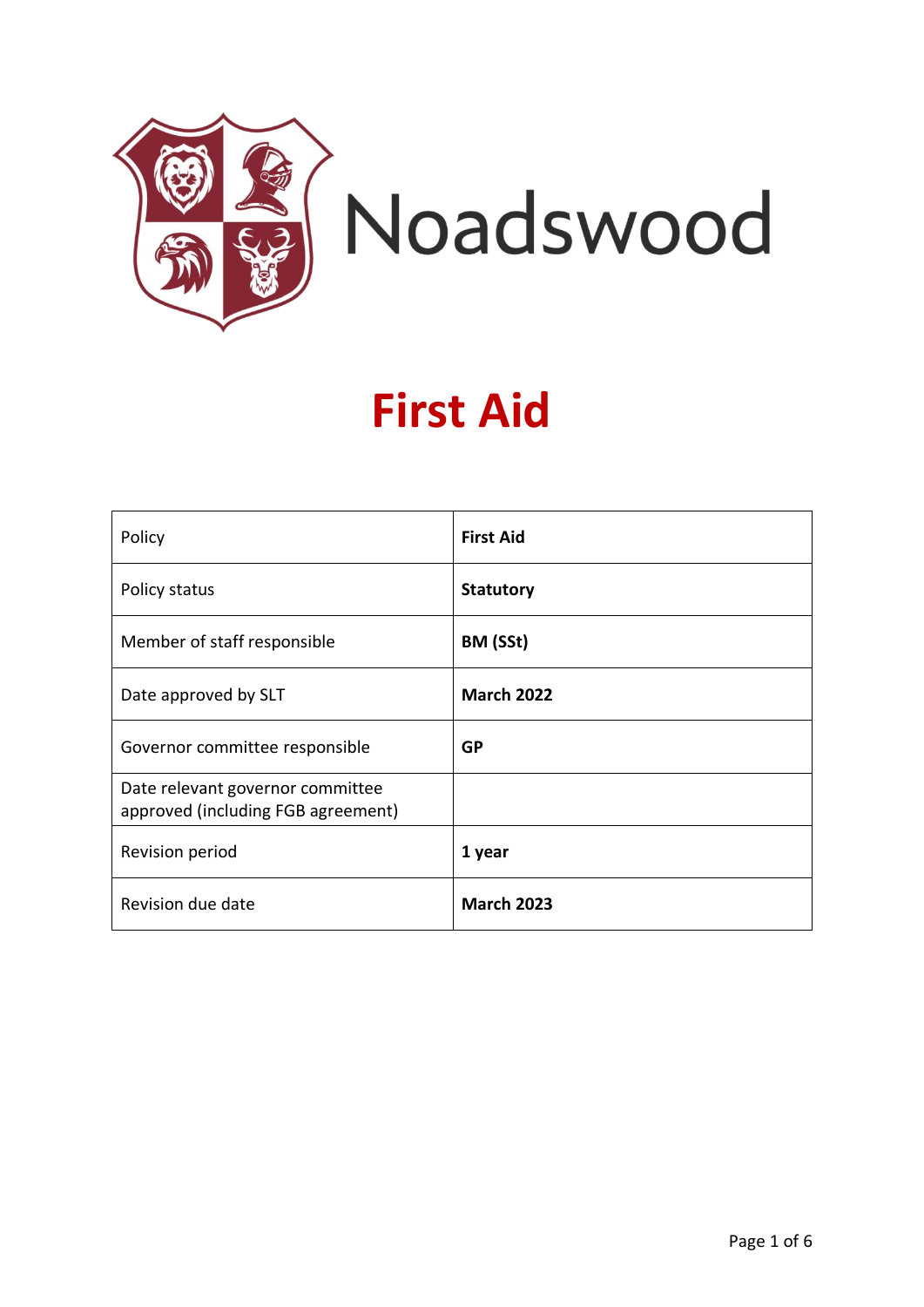# **Contents**

# <span id="page-1-0"></span>**Policy Statement**

Noadswood School undertakes to ensure compliance with the relevant legislation in regard to the provision of First Aid for all employees and to ensure best practice by extending the arrangements as far as is reasonably practicable to children and others who may be affected by our activities.

The relevant legislation is listed below :

- Health & Safety at Work Act 1974
- Management of Health & Safety At Work Regulations 1999
- Health & Safety (First Aid) Regulations 1981

Responsibility for First Aid at Noadswood School is held by the Headteacher, who is the Responsible Manager.

The Premises Manager will manage and co-ordinate First Aid matters on behalf of, and under the direction of, the Headteacher.

All staff have a statutory obligation to follow and co-operate with the requirements of this policy.

# <span id="page-1-1"></span>**Aims and Objectives**

Our First Aid Policy requirements will be achieved by :

- Carrying out a First Aid Needs Assessment to determine the First Aid provision requirements for our premises :
	- − It is our policy to ensure that the First Aid Needs Assessment will be reviewed annually or following any significant changes that may affect First Aid provision.
	- − The Children's Services First Aid Needs Assessment Form (CSAF-002) will be used to produce the First Aid Needs Assessment for our premises.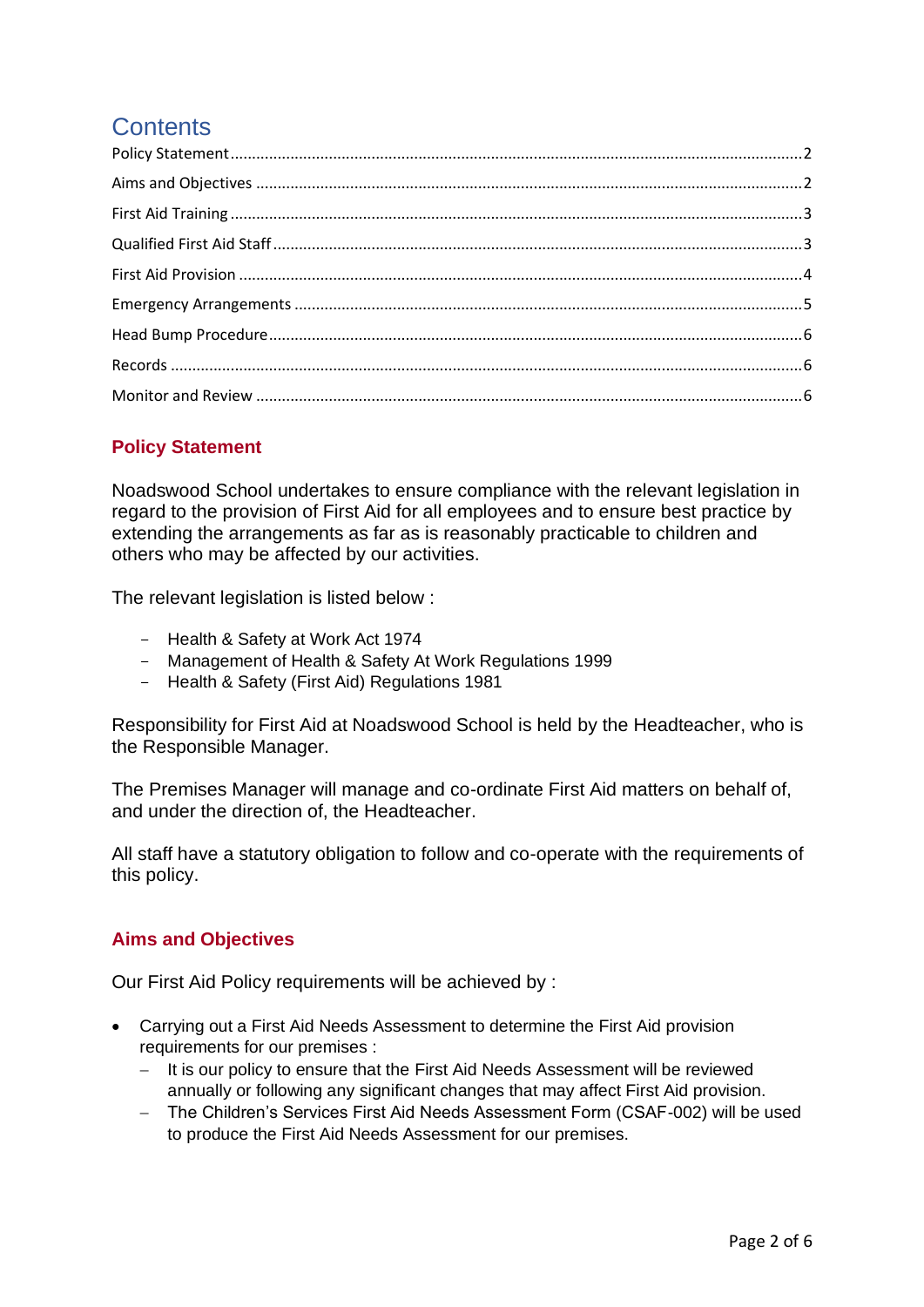- Ensuring that there is a sufficient number of qualified First Aiders on duty and available for the numbers and risks on the premises in accordance with the First Aid Needs Assessment.
- Ensuring there are suitable and sufficient facilities and equipment available to administer First Aid in accordance with the First Aid Needs Assessment.
- Ensuring the above provisions are clear and shared with all who may require them.

## <span id="page-2-0"></span>**First Aid Training**

The Premises Manager will ensure that appropriate numbers of qualified First Aiders are appointed as identified by the completion of the First Aid Needs Assessment and that they have the appropriate level of training to meet their statutory obligations.

#### <span id="page-2-1"></span>**Qualified First Aid Staff**

Qualified First Aid staff will be responsible for administering First Aid, in accordance with their training, to those that become injured or fall ill whilst at work or on the premises.

At Noadswood School, we operate three tiers of First Aid Training:

#### **First Aider**

- A qualified First Aider is someone who has been trained and holds a First Aid at Work certificate gained from a 3-day HSE approved course.
- This training will be provided to key personnel :
	- Welfare Assistant
	- Staff members leading pupils on trips outside of the UK

#### **Emergency First Aider**

- A qualified Emergency First Aider is someone who has been trained and holds an Emergency First Aid at Work certificate gained from a 1-day HSE approved course.
- This training will be provided to personnel who do not require the 3-day HSE approved course, and who are unable to attend the Basic First Aid for Schools session, where First Aid training is required based on the individuals role.

#### **Basic First Aid for Schools (BFAFS)**

- A qualified holder of Basic First Aid for Schools is someone who has been trained and holds a Basic First Aid for Schools Certificate gained from a half day course delivered by a qualified First Aid Instructor.
- This training will be provided to key personnel :
	- Learning Support Assistants (LSA's)
	- Site Team
	- Staff members leading pupils on trips locally and within the UK
	- Within higher risk departments (PE / Science / Technology)
	- Within non-teaching staff

All three tiers of training qualify the individual to be identified as a Qualified First Aider within this Policy.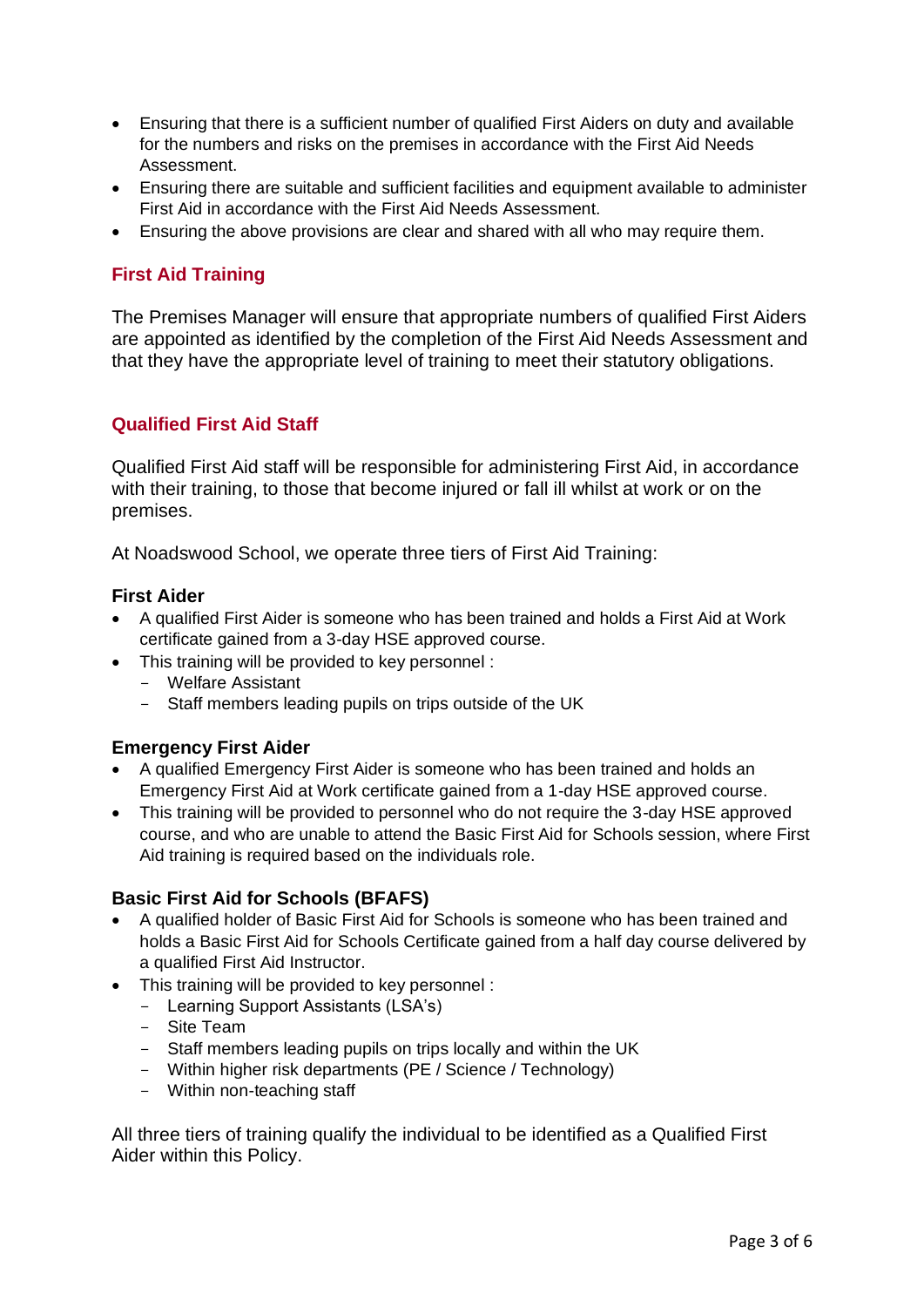The list of qualified First Aid staff will be displayed in the following locations :

- Administration Office
- Alongside each First Aid Box
- Catering Kitchen
- Frog Intranet
- Medical Room
- Reception
- Staff Health & Safety Noticeboard
- Staff facilities (Staffroom, Kitchen / Refreshment Point)

### <span id="page-3-0"></span>**First Aid Provision**

The First Aid Needs Assessment has identified the requirement for First Aid Kits to be available in the following locations :

- A minimum of one per block or separate building
- Higher risk departments (PE, Science, Technology)
- Medical Room
- School minibuses
- Staff facilities (Staffroom, Kitchen / Refreshment Point)
- With each qualified First Aider

It is the responsibility of the Welfare Assistant to check the contents of all First Aid Kits on a termly basis and record the findings on the Children's Services First Aid Kit Checklist (CSAF-003). Completed checklists are to be stored in the Reception Office Filing Cabinet.

The minimum contents required in the First Aid Kits are listed under the *'minimum required'* column on the checklist itself. The *'required quantity'* column should be completed with either the minimum quantity or additional quantity required to ensure the First Aid Kit remains stocked between termly checks, this figure should be based on historical and expected usage and the level of risk within the department. The *'actual quantity'* column to be completed with the quantity in the First Aid Kit at the time of the check. These stock levels are then used to determine the required stock order to fully stock the First Aid Kit.

In between the Termly Checks, the qualified First Aiders are to monitor the stock levels within their local First Aid Kit and request replacement stock from the Welfare Assistant as required.

The First Aid Needs Assessment has identified the requirement for Automatic External Defibrillators (AED) on the premises, these are located as follows:

- Reception (internal)
- PE / Sports Hall (external within green gates i.e. inaccessible out of school hours)
- Gymnasium (external accessible to the public at all times)

Two AED's have been located externally in the higher risk areas to allow access at all times during the school day (PE / Sports Hall, Gymnasium).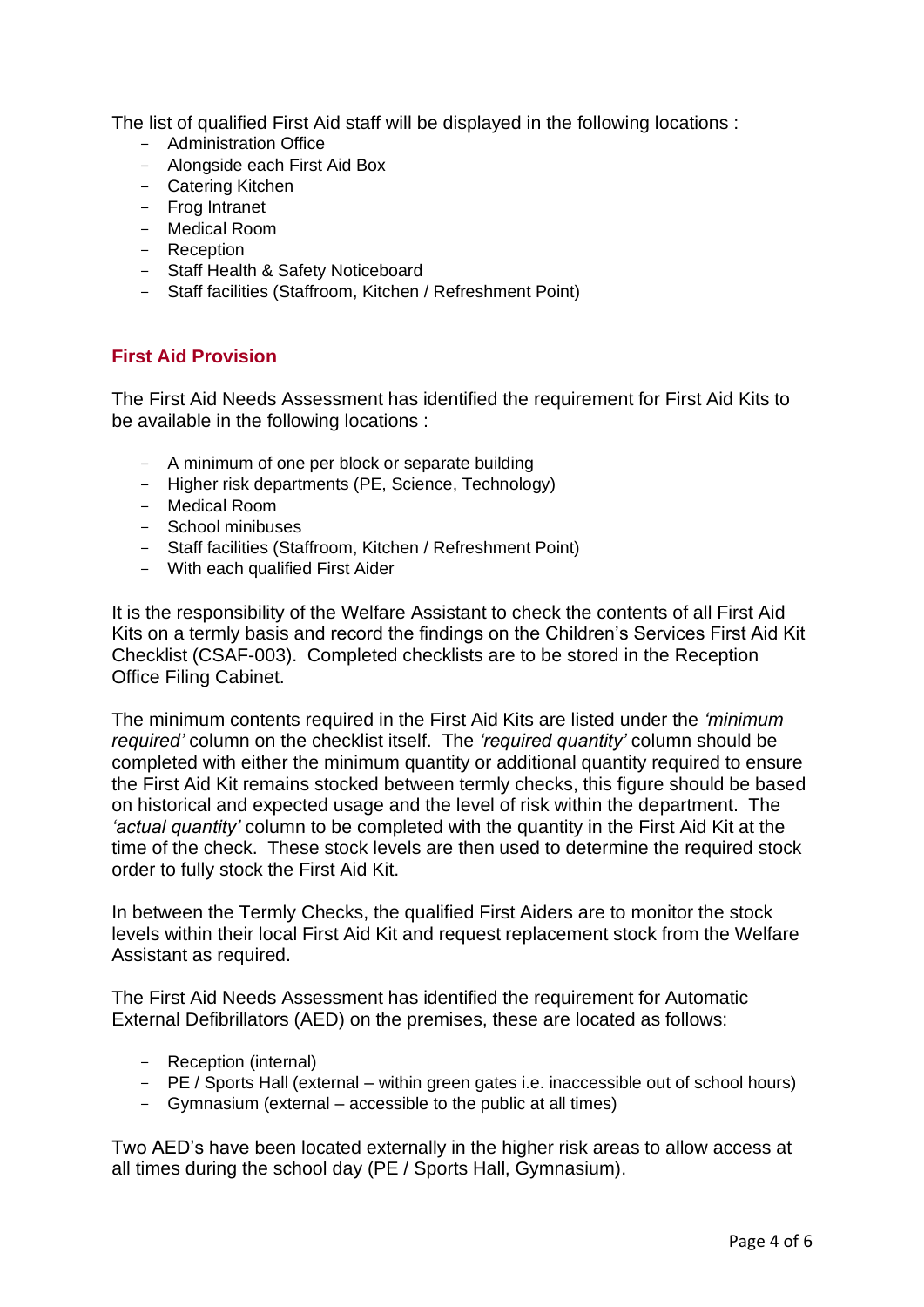The AED located externally to the Gymnasium is accessible at all times as it has no restricted access after school hours.

The First Aid Needs Assessment has identified the requirement for Eyewash Stations on the premises, located as follows :

- Higher risk departments (Science, Technology)
- Site Team Maintenance and Grounds Areas

The Medical Room is designated as the First Aid Room for treatment, sickness and the administering of First Aid. The Medical Room will have the following facilities :

- Bed
- Running water
- First Aid Kit
- Chair
- Mobile Phone
- Landline Phone with mobile handset
- Salbutamol Inhalers

#### <span id="page-4-0"></span>**Emergency Arrangements**

Upon being summoned in the event of an accident, the qualified First Aider is to take charge of the First Aid administration / emergency treatment commensurate with their training. Following their assessment of the injured person, they are to administer appropriate First Aid and make a balanced judgement as to whether there is a requirement to call an ambulance.

The qualified First Aider is to always call an ambulance on the following occasions:

- − In the event of a serious injury
- − In the event of any severe head injury
- − In the event of a period of unconsciousness
- − Whenever there is the possibility of a fracture or where this is suspected
- − Whenever the qualified First Aider is unsure of the severity of the injuries
- − Whenever the qualified First Aider is unsure of the correct treatment

In the event of an accident involving a child, where appropriate, it is our policy to always notify parents of their child's accident if it:

- − Is considered to be a serious (or more than minor) injury
- − Required First Aid treatment
- − Requires attendance at hospital

Our procedure for notifying parents will be to use all telephone numbers available to contact them and leave a message should the parents not be available.

In the event that the parents cannot be contacted and a message has been left, our policy will be to continue to attempt to make contact with the parents every hour. In the interim, we will ensure that the qualified First Aider, Welfare Assistant or another